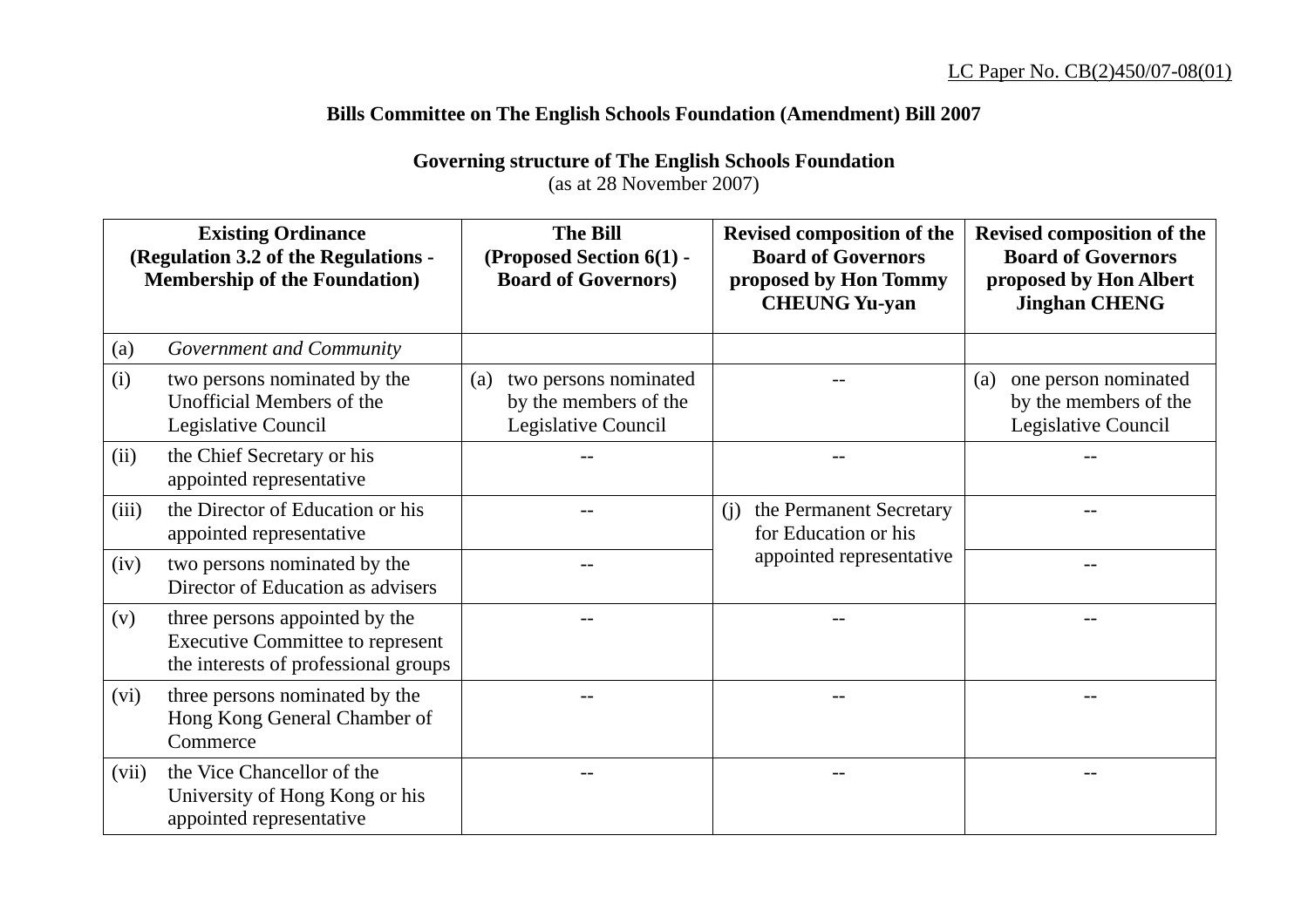| <b>Existing Ordinance</b><br>(Regulation 3.2 of the Regulations -<br><b>Membership of the Foundation</b> ) |                                                                                                                                                     | <b>The Bill</b><br>(Proposed Section 6(1) -<br><b>Board of Governors)</b> | Revised composition of the<br><b>Board of Governors</b><br>proposed by Hon Tommy<br><b>CHEUNG Yu-yan</b> | Revised composition of the<br><b>Board of Governors</b><br>proposed by Hon Albert<br><b>Jinghan CHENG</b> |  |
|------------------------------------------------------------------------------------------------------------|-----------------------------------------------------------------------------------------------------------------------------------------------------|---------------------------------------------------------------------------|----------------------------------------------------------------------------------------------------------|-----------------------------------------------------------------------------------------------------------|--|
| (viii)                                                                                                     | the Vice Chancellor of the Chinese<br>University of Hong Kong or his<br>appointed representative                                                    |                                                                           |                                                                                                          |                                                                                                           |  |
| (ix)                                                                                                       | the Director of the Hong Kong<br>Polytechnic or his appointed<br>representative                                                                     |                                                                           |                                                                                                          |                                                                                                           |  |
| (x)                                                                                                        | the Director of the City<br>Polytechnic or his appointed<br>representative                                                                          |                                                                           |                                                                                                          |                                                                                                           |  |
| $(x_i)$                                                                                                    | the Bishop of Victoria, Hong<br>Kong, or his appointed<br>representative                                                                            |                                                                           |                                                                                                          |                                                                                                           |  |
| (xii)                                                                                                      | the Roman Catholic Bishop of<br>Hong Kong or his appointed<br>representative                                                                        |                                                                           |                                                                                                          |                                                                                                           |  |
| (xiii)                                                                                                     | one person appointed by the<br>Ministers of the Union Church,<br>Hong Kong, the Kowloon Union<br>Church and the English Methodist<br>Church jointly |                                                                           |                                                                                                          |                                                                                                           |  |
| (xiv)                                                                                                      | one person nominated by the<br>Association of European Civil<br>Servants in Hong Kong                                                               |                                                                           |                                                                                                          | --                                                                                                        |  |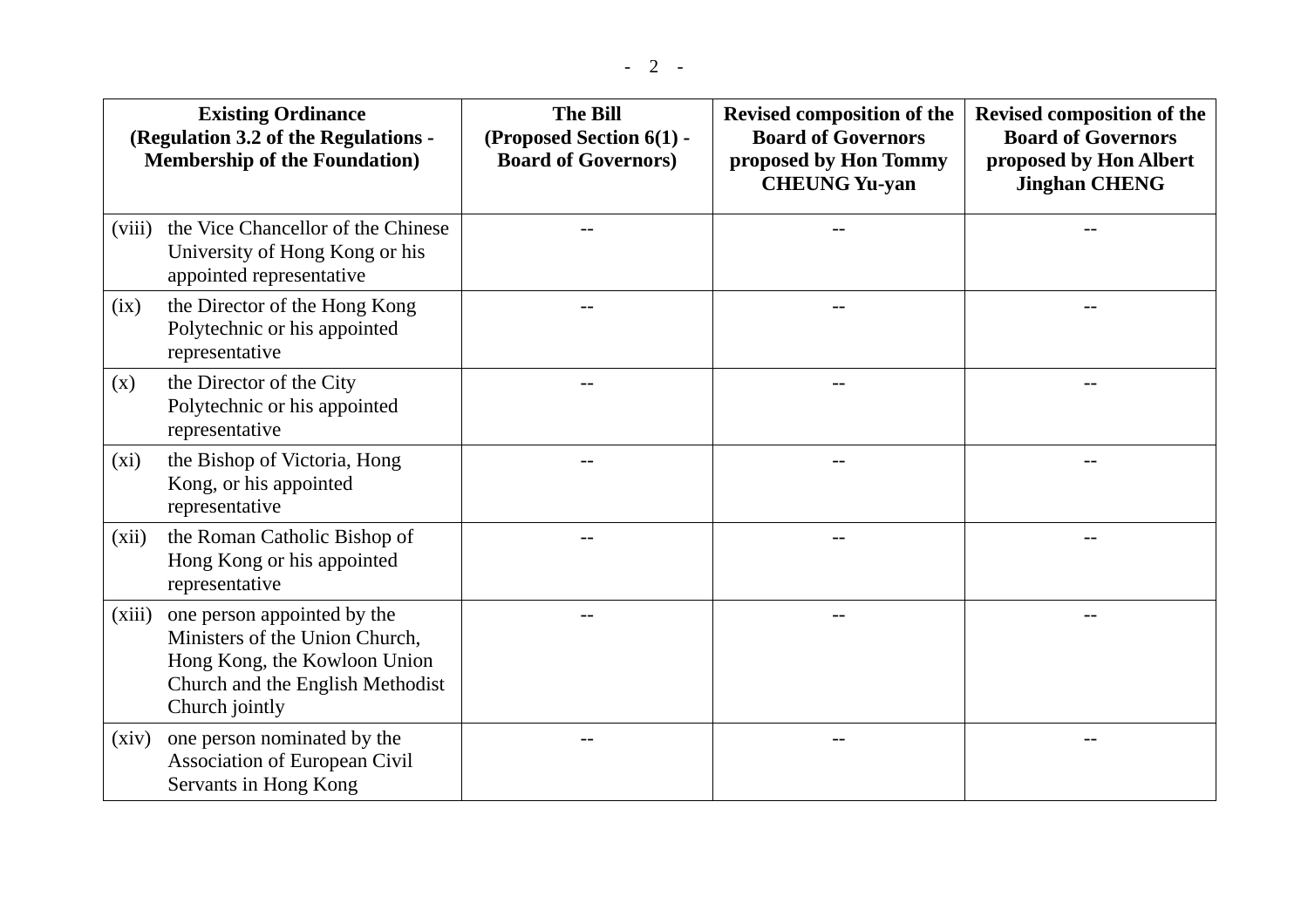| <b>Existing Ordinance</b><br>(Regulation 3.2 of the Regulations -<br><b>Membership of the Foundation</b> ) |                                                                                                                                                                 | <b>The Bill</b><br>(Proposed Section 6(1) -<br><b>Board of Governors)</b> |                                                                                                                                             | Revised composition of the<br><b>Board of Governors</b><br>proposed by Hon Tommy<br><b>CHEUNG Yu-yan</b> |                                                                                                                                                        | Revised composition of the<br><b>Board of Governors</b><br>proposed by Hon Albert<br><b>Jinghan CHENG</b>                                       |
|------------------------------------------------------------------------------------------------------------|-----------------------------------------------------------------------------------------------------------------------------------------------------------------|---------------------------------------------------------------------------|---------------------------------------------------------------------------------------------------------------------------------------------|----------------------------------------------------------------------------------------------------------|--------------------------------------------------------------------------------------------------------------------------------------------------------|-------------------------------------------------------------------------------------------------------------------------------------------------|
| $\left( xy\right)$                                                                                         | one person nominated by the<br>Senior Non-Expatriate Officers'<br>Association                                                                                   |                                                                           |                                                                                                                                             |                                                                                                          |                                                                                                                                                        |                                                                                                                                                 |
| (xvi)                                                                                                      | such persons, or representatives of<br>organizations, as shall be<br>appointed by the Foundation to be<br>permanent members of the<br>Foundation                | (h)                                                                       | 10 persons who are not<br>eligible for nomination<br>or election under any<br>other categories,<br>nominated by the<br>Nominating Committee |                                                                                                          | (h) 10 persons who are not<br>eligible for nomination<br>or election under any<br>other categories,<br>nominated by the<br><b>Nominating Committee</b> | (h) 10 persons who are not<br>eligible for nomination<br>or election under any<br>other categories,<br>nominated by the<br>Nominating Committee |
|                                                                                                            | (xvii) such other persons, not exceeding<br>six in number at any one time, as<br>may be co-opted by the<br>Foundation from time to time                         |                                                                           |                                                                                                                                             |                                                                                                          |                                                                                                                                                        |                                                                                                                                                 |
| (b)                                                                                                        | Parents                                                                                                                                                         |                                                                           |                                                                                                                                             |                                                                                                          |                                                                                                                                                        |                                                                                                                                                 |
| (i)                                                                                                        | three persons, who shall be parents<br>of pupils at the school, nominated<br>by the Parent Teacher Association<br>of each secondary school of the<br>Foundation | (c)                                                                       | six persons elected by<br>the parents of students<br>of schools of the<br>Foundation that provide<br>primary or secondary                   |                                                                                                          | (b) six persons elected by<br>the parents of students<br>of schools of the<br>Foundation that provide<br>primary or secondary                          | (c) six persons elected by<br>the parents of students<br>of schools of the<br>Foundation that provide<br>primary or secondary                   |
| (ii)                                                                                                       | two persons, who shall be parents<br>of pupils at the school, nominated<br>by the Parent Teacher Association<br>of each primary school of the<br>Foundation     | (d)                                                                       | education from among<br>their own number<br>one person elected by<br>the Committee of<br>Parents                                            | (d)                                                                                                      | education from among<br>their own number<br>one person elected by<br>the Committee of<br>Parents                                                       | education from among<br>their own number<br>(d) one person elected by<br>the Committee of<br>Parents                                            |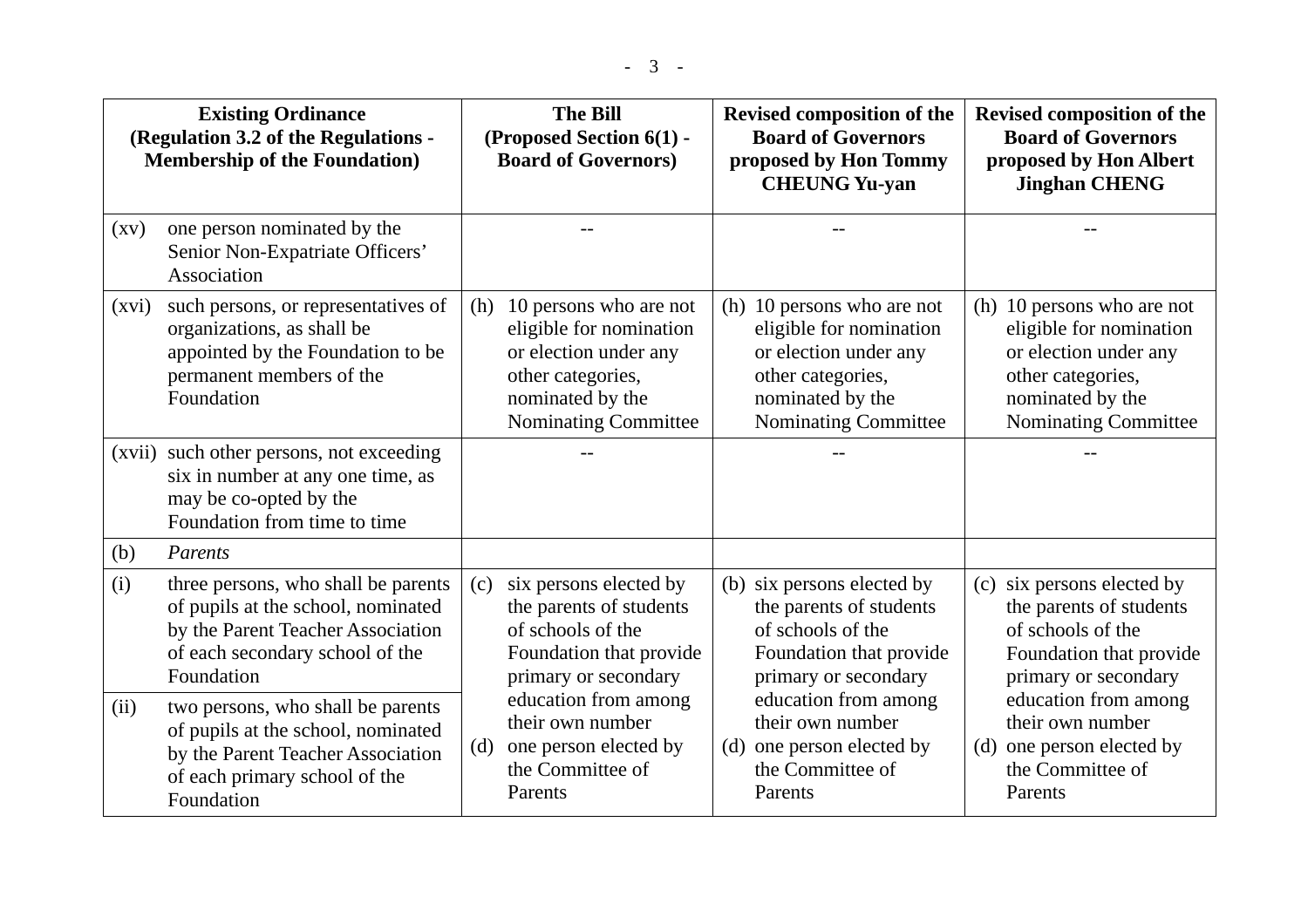| <b>Existing Ordinance</b><br>(Regulation 3.2 of the Regulations -<br><b>Membership of the Foundation</b> ) |                                                                                                                                                                                    | <b>The Bill</b><br>(Proposed Section 6(1) -<br><b>Board of Governors)</b>                                           | <b>Revised composition of the</b><br><b>Board of Governors</b><br>proposed by Hon Tommy<br><b>CHEUNG Yu-yan</b>                                                                                               | Revised composition of the<br><b>Board of Governors</b><br>proposed by Hon Albert<br><b>Jinghan CHENG</b>                                                                                                     |  |
|------------------------------------------------------------------------------------------------------------|------------------------------------------------------------------------------------------------------------------------------------------------------------------------------------|---------------------------------------------------------------------------------------------------------------------|---------------------------------------------------------------------------------------------------------------------------------------------------------------------------------------------------------------|---------------------------------------------------------------------------------------------------------------------------------------------------------------------------------------------------------------|--|
| (iii)                                                                                                      | two persons, who shall be parents<br>of pupils in any of the special units<br>managed by the Foundation,<br>nominated by the Joint Council of<br><b>Parent Teacher Association</b> |                                                                                                                     | one person elected by<br>(c)<br>the parents of students<br>with special educational<br>needs of schools of the<br>Foundation that provide<br>primary or secondary<br>education from among<br>their own number | one person elected by<br>(i)<br>the parents of students<br>with special educational<br>needs of schools of the<br>Foundation that provide<br>primary or secondary<br>education from among<br>their own member |  |
| (c)                                                                                                        | <b>Teachers</b>                                                                                                                                                                    |                                                                                                                     |                                                                                                                                                                                                               |                                                                                                                                                                                                               |  |
| (i)                                                                                                        | three persons, who shall be<br>teachers at the school, nominated<br>by the teaching staff of each<br>secondary school of the<br>Foundation                                         | two persons, one of<br>(f)<br>whom is a teacher of<br>primary level students<br>and the other of<br>secondary level | two persons, one of<br>(f)<br>whom is a teacher of<br>primary level students<br>and the other of<br>secondary level                                                                                           | two persons, one of<br>(f)<br>whom is a teacher of<br>primary level students<br>and the other of<br>secondary level                                                                                           |  |
| (ii)                                                                                                       | two person, who shall be teachers<br>at the school, nominated by the<br>teaching staff of each primary<br>school of the Foundation                                                 | students, elected by the<br><b>Committee of Teaching</b><br><b>Staff</b>                                            | students, elected by the<br><b>Committee of Teaching</b><br>Staff                                                                                                                                             | students, elected by the<br><b>Committee of Teaching</b><br><b>Staff</b>                                                                                                                                      |  |
| (iii)                                                                                                      | two persons, who shall be teachers<br>in special units, nominated by the<br>teaching staff of the special units                                                                    |                                                                                                                     |                                                                                                                                                                                                               |                                                                                                                                                                                                               |  |

jointly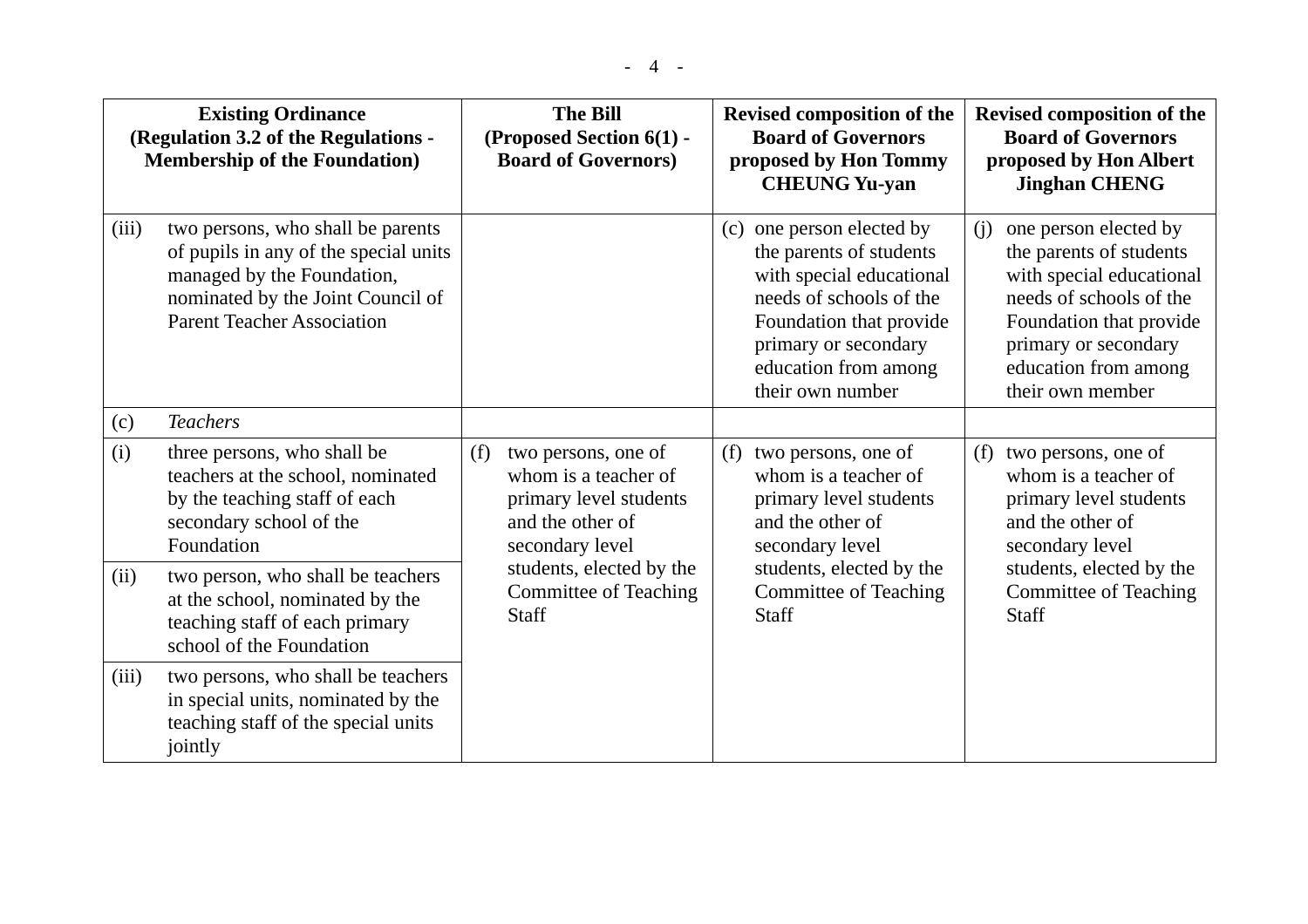| <b>Existing Ordinance</b><br>(Regulation 3.2 of the Regulations -<br><b>Membership of the Foundation</b> ) |                                                                                                                                                | <b>The Bill</b><br>(Proposed Section 6(1) -<br><b>Board of Governors)</b> |                                                                                | <b>Revised composition of the</b><br><b>Board of Governors</b><br>proposed by Hon Tommy<br><b>CHEUNG Yu-yan</b> |                                                                                |     | <b>Revised composition of the</b><br><b>Board of Governors</b><br>proposed by Hon Albert<br><b>Jinghan CHENG</b> |
|------------------------------------------------------------------------------------------------------------|------------------------------------------------------------------------------------------------------------------------------------------------|---------------------------------------------------------------------------|--------------------------------------------------------------------------------|-----------------------------------------------------------------------------------------------------------------|--------------------------------------------------------------------------------|-----|------------------------------------------------------------------------------------------------------------------|
| (iv)                                                                                                       | the Chairman and the<br>Vice-Chairman of the Association<br>of Professional Teachers in<br><b>English Schools Foundation</b><br><b>Schools</b> |                                                                           |                                                                                |                                                                                                                 |                                                                                |     |                                                                                                                  |
| (d)                                                                                                        | <b>School Management</b>                                                                                                                       |                                                                           |                                                                                |                                                                                                                 |                                                                                |     |                                                                                                                  |
| (i)                                                                                                        | the Principal of each of the<br>secondary schools of the<br>Foundation                                                                         | (e)                                                                       | one person elected by<br>the Principals of the<br>schools of the<br>Foundation | (e)                                                                                                             | one person elected by<br>the Principals of the<br>schools of the<br>Foundation | (e) | one person elected by<br>the Principals of the<br>schools of the<br>Foundation                                   |
| (ii)                                                                                                       | the Principal of each of the<br>primary schools of the Foundation                                                                              |                                                                           |                                                                                |                                                                                                                 |                                                                                |     |                                                                                                                  |
| (iii)                                                                                                      | the head of The Jockey Club Sarah<br><b>Roe Center</b>                                                                                         |                                                                           |                                                                                |                                                                                                                 |                                                                                |     |                                                                                                                  |
| (iv)                                                                                                       | the Chairman of the Council of<br>each of the secondary schools of<br>the Foundation                                                           | (b)                                                                       | three persons elected by<br>the Chairmen of the<br><b>School Councils</b>      | (a)                                                                                                             | three persons elected by<br>the Chairmen of the<br><b>School Councils</b>      | (b) | three persons elected by<br>the Chairmen of the<br><b>School Councils</b>                                        |
| (v)                                                                                                        | the Chairman of the Council of<br>each of the primary schools of the<br>Foundation                                                             |                                                                           |                                                                                |                                                                                                                 |                                                                                |     |                                                                                                                  |
| (vi)                                                                                                       | the Chairman of the Council for<br>The Jockey Club Sarah Roe Center                                                                            |                                                                           |                                                                                |                                                                                                                 |                                                                                |     |                                                                                                                  |